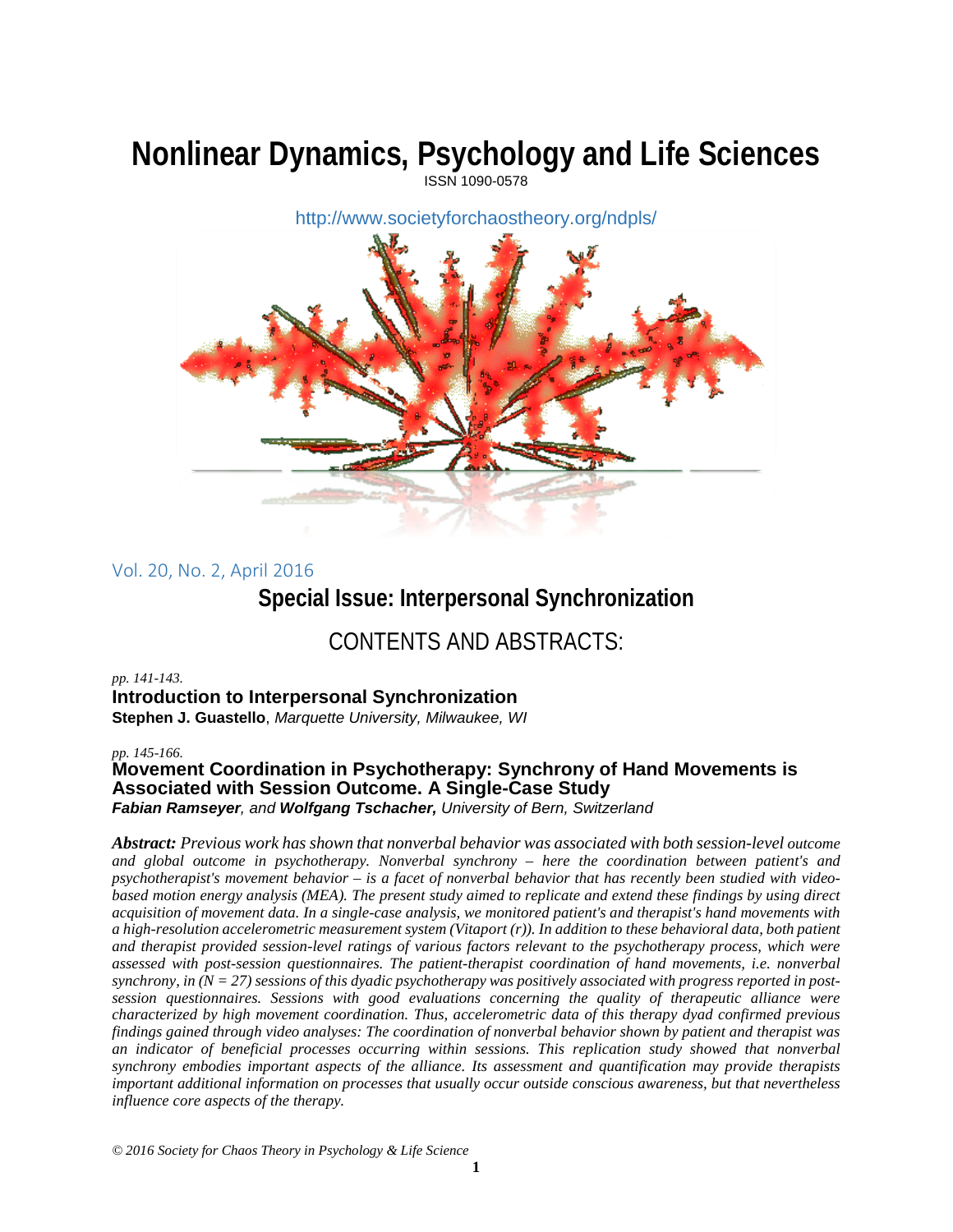#### *pp. 167-191.*

#### **Synchronization Analysis of Language and Physiology in Human Dyads**

**Franco F. Orsucci**, *University College London, UK,* **Nicolò Musmeci,** *King's College London, UK,* **Benjamin Aas, Günter Schiepek,** *Paracelsus Medical University Salzburg, Austria,* **Mario A. Reda, Luca Canestri**, *University of Siena, Italy,* **Alessandro Giuliani,** *Istituto Superiore di Sanità, Rome, Italy,* and **Giulio de Felice**, *University of Siena, Italy*

*Abstract: We studied the synchronization dynamics of a therapist and patient during a psychotherapy session. This investigation was developed in order to explore a new possible perspective and methodology for studying the expression of emotions. More specifically, literature concerning synchronization of in-session non-verbal variables emphasises its positive correlation with empathy and therapeutic outcomes. We compared the dynamics of galvanic skin response (GSR) and linguistic prosody, chosen as indicators of emotional expression in different domains. We studied their synchronization through complementary methodologies: Recurrence Quantification Analysis (RQA) and Principal Component Analysis (PCA), Markov Transition Matrix (MTM) and Cross-Recurrence Quantification Analysis (CRQA). We investigated the nonlinearity of GSR in terms of self-similarity and power-law, as emerged in autocorrelation functions and signal variations. We considered time-lagged correlations as a measure of dynamical systems' memory. This article concludes by highlighting the importance of a deeper study of all variables related to the psychotherapeutic process and their synchronization in order to extend our knowledge of general human dynamics.*

#### *pp. 193-222.*

#### **Top-down (Prior Knowledge) and Bottom-up (Perceptual Modality) Influences on Spontaneous Interpersonal Synchronization**

**Christina L. Gipson**, **Jamie C. Gorman**, *Georgia Institute of Technology, Atlanta, GA*, and **Eric E. Hessler**, *University of Minnesota Duluth, Duluth, MN*

*Abstract: Coordination with others is such a fundamental part of human activity that it can happen unintentionally. This unintentional coordination can manifest as synchronization and is observed in physical and human systems alike. We investigated the role of top-down influences (prior knowledge of the perceptual modality their partner is using) and bottom-up factors (perceptual modality combination) on spontaneous interpersonal synchronization. We examine this phenomena with respect to two different theoretical perspectives that differently emphasize top-down and bottomup factors in interpersonal synchronization: joint-action/shared cognition theories and ecological-interactive theories. In an empirical study twelve dyads performed a finger oscillation task while attending to each other's movements through either visual, auditory, or visual and auditory perceptual modalities. Half of the participants were given prior knowledge of their partner's perceptual capabilities for coordinating across these different perceptual modality combinations. We found that the effect of top-down influence depends on the perceptual modality combination between two individuals. When people used the same perceptual modalities, top-down influence resulted in less synchronization and when people used different perceptual modalities, top-down influence resulted in more synchronization. Furthermore, persistence in the change in behavior as a result of having perceptual information about each other ("social memory") was stronger when this top-down influence was present.* 

#### *pp. 223-270.*

#### **Physiological Synchronization in Emergency Response Teams: Subjective Workload, Drivers and Empaths**

**Stephen J. Guastello**, **David E. Marra, Claire Perna, Julian Castro, Maribeth Gomez,** and **Anthony F. Peressini**, *Marquette University, Milwaukee, WI*

*Abstract: Behavioral and physiological synchronization have important implications for work teams with regard to workload management, coordinated behavior and overall functioning. This study extended previous work on the nonlinear statistical structure of GSR series in dyads to larger teams and included subjective ratings of workload and contributions to problem solving. Eleven teams of 3 or 4 people played a series of six emergency response (ER) games against a single opponent. Seven of the groups worked under a time pressure instruction at the beginning of the first game. The other four groups were not given that instruction until the beginning of the fourth game. The optimal lag length for the teams, which appeared to be phase-locked, was substantially shorter than that obtained previously for loosely-coupled dyads. There was a complex nonlinear effect from the time pressure manipulation on the*